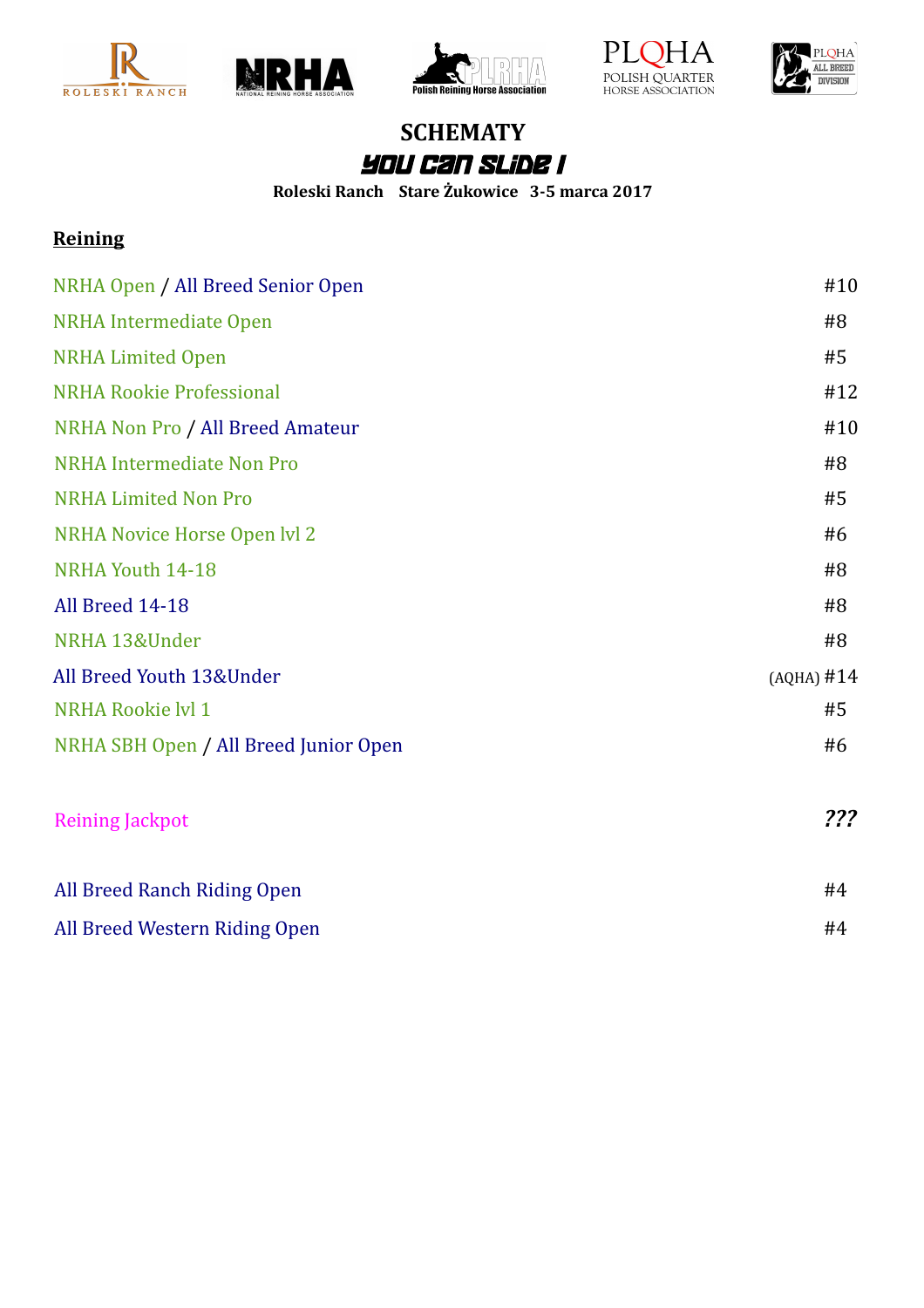#### **All Breed Showmanship At Halter (Open)**

Show Date: 2017



### **Pattern Provided by:**

Polish Quarter Horse Association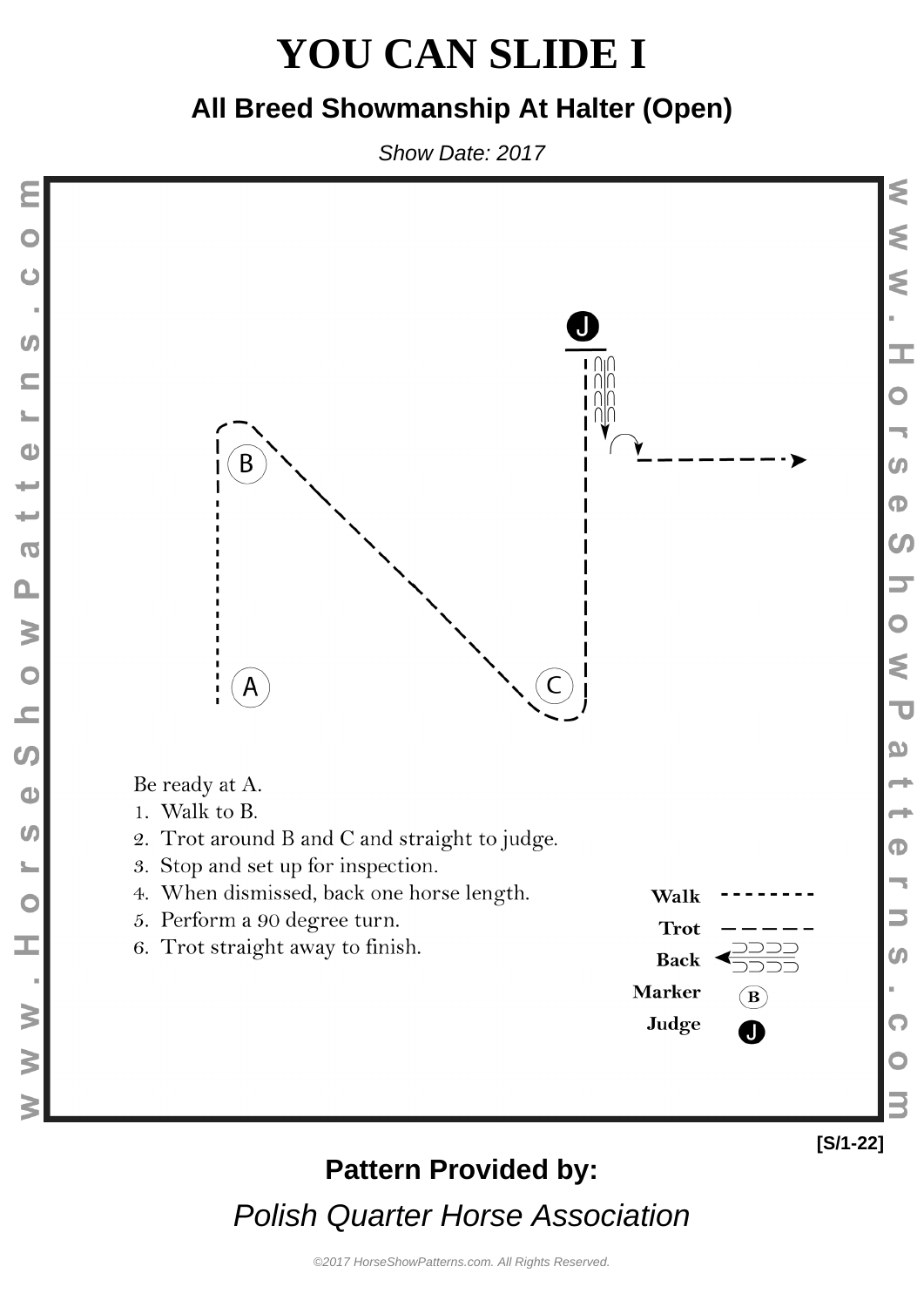#### **All Breed Trail (Open)**

Show Date: 2017



## **Pattern Provided by:**

Polish Quarter Horse Association

**[T/3-26]**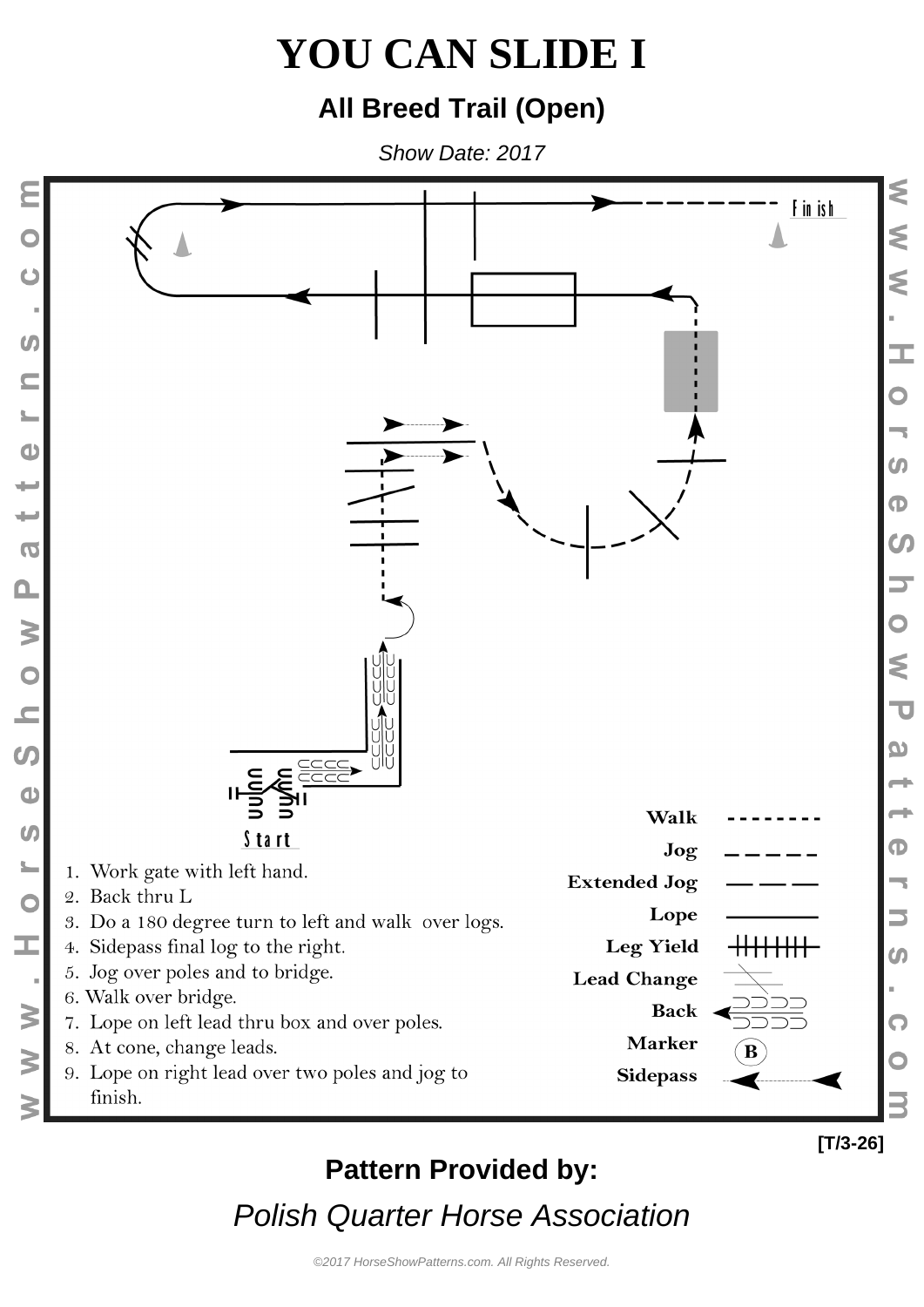### **All Breed Trail (Youth / Amateur)**

Show Date: 2017



## **Pattern Provided by:**

Polish Quarter Horse Association

**[T/1-6]**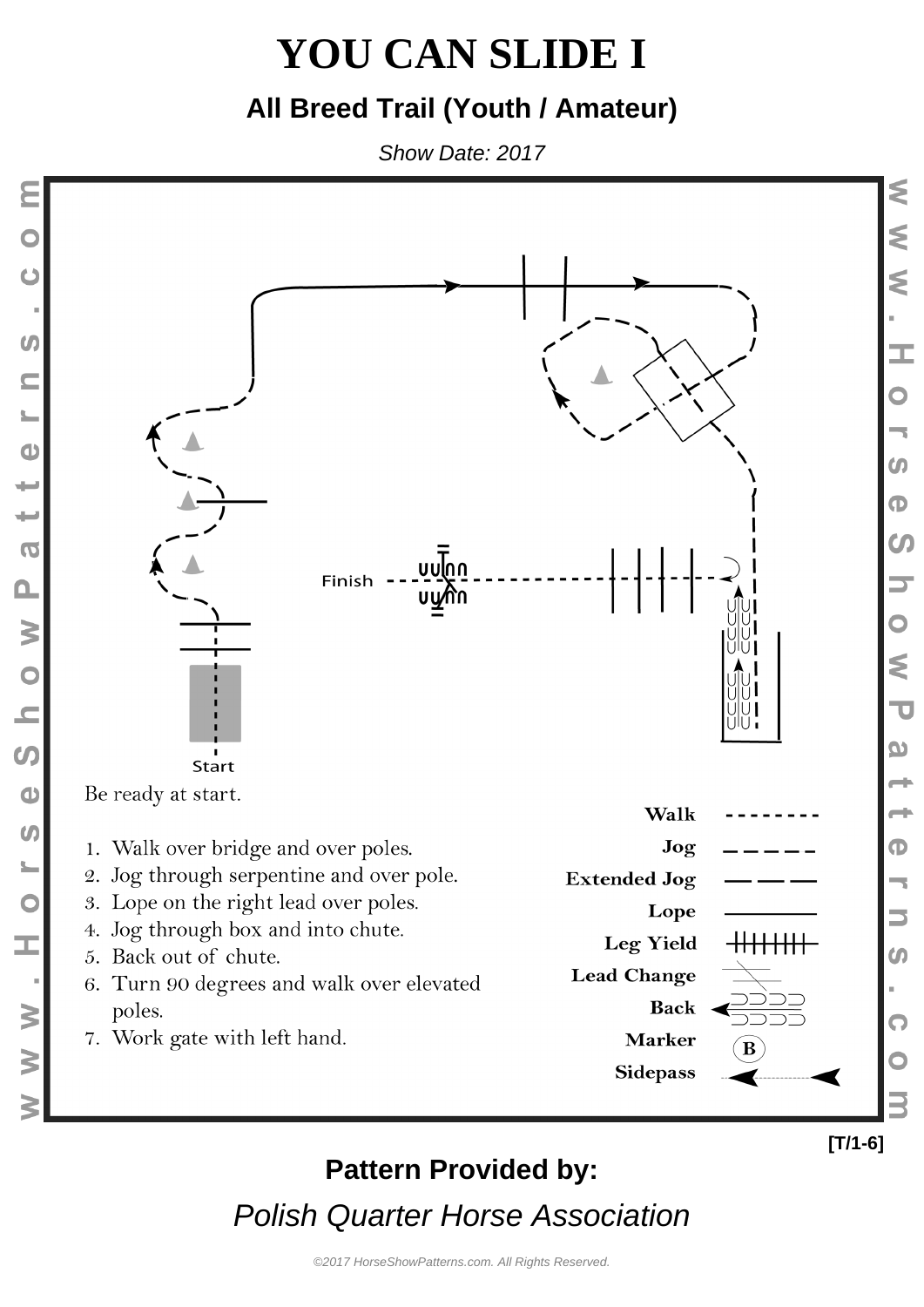#### **All Breed W. Horsemanship (Youth / Amateur)**

Show Date: 2017



### **Pattern Provided by:**

Polish Quarter Horse Association

**[WH/2-66]**